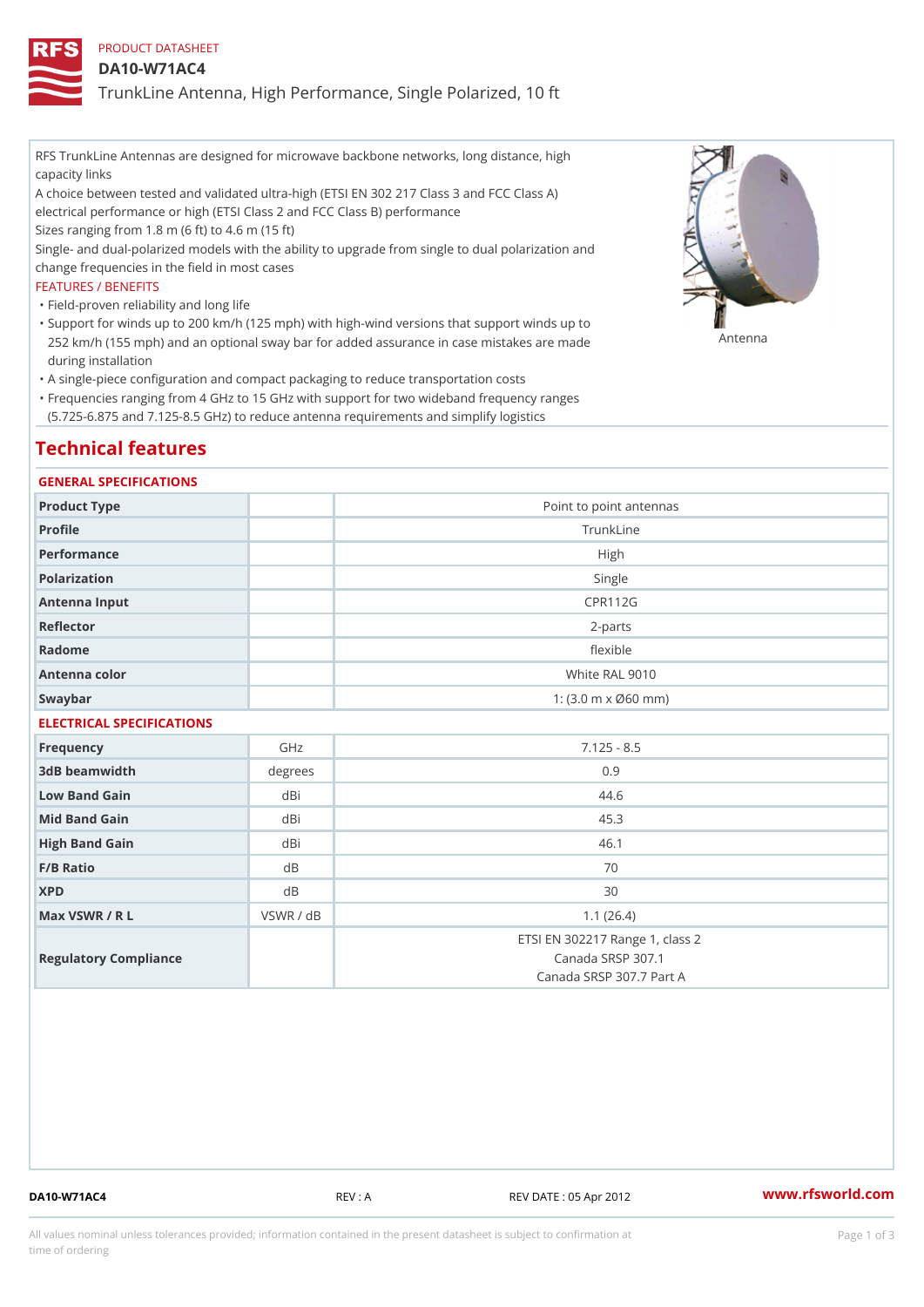# PRODUCT DATASHEET

DA10-W71AC4

TrunkLine Antenna, High Performance, Single Polarized, 10 ft

| MECHANICAL SPECIFICATIONS                                            |              |                                                                          |  |
|----------------------------------------------------------------------|--------------|--------------------------------------------------------------------------|--|
| Diameter                                                             | ft $(m)$     | 10(3)                                                                    |  |
| Elevation Adjustment                                                 | degree       | ± 5                                                                      |  |
| Azimuth Adjustment                                                   | degree:      | ± 5                                                                      |  |
| Polarization Adjustment                                              | degrees      | ± 5                                                                      |  |
| Mounting Pipe Diameter<br>minimum                                    | $mm$ (in)    | 114(4.5)                                                                 |  |
| Mounting Pipe Diameter<br>maximum                                    | $mm$ (in)    | 114(4.5)                                                                 |  |
| Approximate Weight                                                   | kg (lb)      | 290 (638)                                                                |  |
| Survival Windspeed                                                   | $km/h$ (mph) | 200 (125)                                                                |  |
| Operational Windspeed                                                | $km/h$ (mph) | 190 (118)                                                                |  |
| <b>STRUCTURE</b>                                                     |              |                                                                          |  |
| Radome Material                                                      |              | PVC coated fabric                                                        |  |
| FURTHER ACCESSORIES                                                  |              |                                                                          |  |
| optional Swaybar                                                     |              | 1: SMA-SK-60-3000A (3.0 m x Ø60 mm)                                      |  |
| Further Accessories                                                  |              | SMA-WK-10: Wind Kit<br>SMA-SKO-UNIVERSAL-L : Universal sway bar fixation |  |
| MOUNTOUTLINE                                                         |              |                                                                          |  |
| m m<br>Dimension_A<br>(in)                                           |              | 3220(126.8)                                                              |  |
| m m<br>$Dimension_B$<br>(in)                                         |              | 1640(64.6)                                                               |  |
| m m<br>$Dimension_C$<br>(in)                                         |              | 550 (21.7)                                                               |  |
| $Dim_D - D -$<br>m <sub>m</sub><br>$114$ m m $(4.5$ ir $)$ $R$ imple |              | 190(7.5)                                                                 |  |

Dimension\_F m<sub>m</sub> (in) 1440 (56.9)

mm (in)

Dimension\_E

370 (14.6)

DA10-W71AC4 REV : A REV DATE : 05 Apr 2012 [www.](https://www.rfsworld.com)rfsworld.com